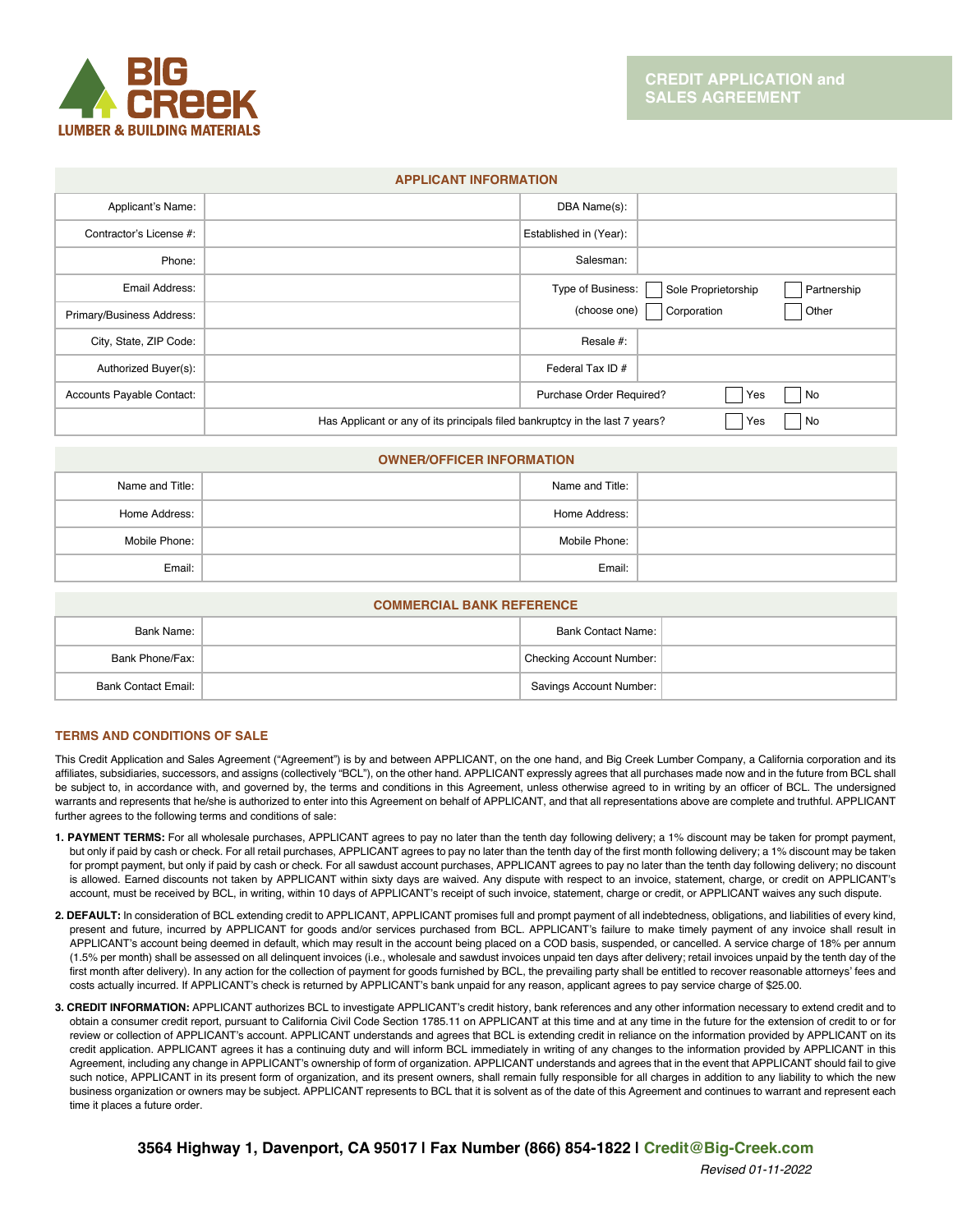

- **4. DELIVERY:** All shipping and delivery dates are approximate and in no event shall BCL be liable for any damages for delays in shipment or delivery. APPLICANT agrees that purchases and deliveries may be made without signatures. APPLICANT authorizes BCL to make deliveries to locations designated by APPLICANT regardless of whether APPLICANT's agent is present at the time of delivery. APPLICANT is solely responsible for adequate access to delivery location and assumes liability for damage to property or equipment when trucks are required to leave highways or accepted streets.
- **5. FORCE MAJEURE:** BCL shall not be liable for delay in delivery (or inability to deliver) due to acts of God, acts of the APPLICANT, acts of any civil or military authority, fires, strikes, picketing, boycotts, floods, epidemics, quarantine restrictions, war, insurrection or riot, embargoes, disturbances of production or supply, trucking or transit shortages, wrecks or delays in transportation, severe weather, fire, flood, accidents, failure in production or production equipment, inability to secure merchandise, inability to obtain fuel, power, or raw materials, manufacturing shortages, or other causes beyond the reasonable control of the BCL.
- **6. INDEMNITY:** To the fullest extent permitted by applicable law, APPLICANT shall indemnify, defend, and hold harmless BCL from and against any and all claims, losses, damages, costs, expenses (including attorneys' and expert witness fees), demands, suits, injuries and liabilities arising from the death or injury of any person or from damage to or destruction of any property, relat ing directly or indirectly to (i) the use, installation, or delivery of goods by APPLICANT and/or APPLICANT's agents, subcontractors, sub -subcontractors, employees or servants, and (ii) the negligence or willful misconduct of such parties.
- **7. RISK OF LOSS:** All risk of loss, damage and other incidents of title and ownership shall pass to APPLICANT upon delivery to APPLICANT, his ag ent, employee or carrier at BCL's shipping point and such delivery shall constitute delivery to APPLICANT.
- **8. LIMITED WARRANTY:** ALL GOODS SOLD TO APPLICANT ARE FREE FROM MATERIAL DEFECTS, SUBJECT TO LUMBER INDUSTRY STANDARD TOLERANCES AND VARIATIONS. LUMBER IS PRODUCED AND BILLED AT HISTORIC NOMINAL SIZES. DUE TO MINOR VARIATIONS IN THE MANUFACTURING PROCESS THE MATERIALS SHIPPED MAY VARY SLIGHTLY FROM THE NORMINAL SIZE DESCRIBED.THE EXPRESS LIMITED WARRANTY SET FORTH IN THIS PROVISION IS EXCLUSIVE AND GIVEN IN LIEU OF ALL OTHER EXPRESS AND IMPLIED WARRANTIES OF EVERY TYPE AND KIND IN CONNECTION WITH THIS SALE, WHETHER IMPLIED BY OPERATION OF LAW OR OTHERWISE, INCLUDING, BUT NOT LIMITED TO, THE IMPLIED WARRANTIES OF MERCHANTABILITY AND FITNESS FOR A PARTICULAR PURPOSE, AND WHICH ARE EXCLUDED AND DISCLAIMED IN ALL RESPECTS AND FOR ALL PURPOSES.
- 9. DAMAGES AND LIMITATION OF LIABILITY: IN NO EVENT SHALL APPLICANT OR ANY THIRD PARTY HAVE THE RIGHT TO RECOVER FROM BCL FOR ANY LOSS, DAMAGE, COST OF REPAIR, OR INCIDENTAL, PUNITIVE, SPECIAL, CONSEQUENTIAL OR LIQUIDATED DAMAGES OF ANY KIND (INCLUDING BUT NOT LIMITED TO, LOST PROFITS OR DAMAGES FOR LOSS OF EFFICIENCY OR DELAY TO ANY PROJECT ON WHICH THE GOODS ARE USED OR ORDERED OR INTENDED FOR USE), WHETHER BASED UPON WARRANTY, CONTRACT, STRICT LIABILITY, NEGLIGENCE OR ANY OTHER CAUSES OF ACTION ARISING IN CONNECTION WITH THE DESIGN, MANUFACTURE, SALE, TRANSPORTATION, INSTALLATION, USE, OR REPAIR OF THE GOODS SOLD BY BCL. NOTWITHSTANDING THE FOREGOING, APPLICANT AGREES THAT BCL'S SOLE LIABILITY, IF ANY, SHALL BE EXCLUSIVELY LIMITED TO, AT BCL'S OPTION, REPAIR OR REPLACEMENT OF ANY NON-CONFORMING GOODS OR REFUND OF THE PURCHASE PRICE PAID FOR SUCH NON-CONFORMING GOODS.
- **10. CANCELLATIONS AND RETURNS:** APPLICANT may not cancel or return any order of goods, including but not limited to specially manufactured goods, without BCL's written consent. Transportation shall be paid by APPLICANT on approved return(s). Any cancellation so authorized shall be subject to a cancellation/restocking charge of 15%, plus all freight.
- **11. JOB INFORMATION AND JOINT CHECKS: APPLICANT** agrees to provide, upon request, all information necessary for the completion of a California 20-Day Preliminary Notice as to any project to which BCL is providing building materials. APPLICANT agrees, upon request by BCL, to execute a joint check agreement with any owner or general contractor as to any project to which BCL is providing building materials.
- **12. GOVERNING LAW AND VENUE:** APPLICANT agrees that all issues and disputes relating to this Agreement shall be construed under the laws of the State of California. APPLICANT further agrees that the exclusive jurisdiction and venue for any legal action brought to enforce any and all disputes relating to this Agreement shall be Santa Cruz County, California, unless BCL initiates said legal action to enforce statutory remedies (such as enforcing claims on mechanics lien, stop payment notices, payment bonds, etc.) in connection with a debt incurred by APPLICANT; in such case, the jurisdiction and legal venue will be determined by the requirements of the law of the state where such statutory remedies are to be enforced.
- **13. SEVERABILITY:** If any term, condition, or provision of this Agreement is found to be invalid or unenforceable, such term, condition, or provision shall be severed out and the remainder of this Agreement shall be valid and enforceable to the fullest extent permitted by law.
- **14. NON-WAIVER:** The failure of BCL to insist upon the strict performance of any of these terms and conditions of sale will not be deemed to b e a waiver of any of the rights or remedies of BCL, nor of its right to insist upon strict performance of such term or of any other term in the future. No waiver of any of these terms and conditions of sale will be valid unless in writing signed by a duly authorized representative of BCL.
- **15. COPIES AND ELECTRONIC SIGNATURES: APPLICANT** agrees that BCL may accept, utilize and rely upon a facsimile copy, electronic copy or photocopy of this Agreement, in lieu of an original document. APPLICANT acknowledges that, by transmitting a facsimile copy, electronic copy or photocopy of this Agreement to BCL, APPLICANT agrees to be bound by the terms and conditions contained in this Agreement to the same extent as if an original were transmitted to BCL. APPLICANT waives any right to object to the use of a copy in place of the orig inal and any right to require BCL to subsequently produce an original.
- **16. COMPLETE AGREEMENT:** T his Agreement is the complete written expression of the parties' agreement and supersedes any prior agreements between APPLICANT and BCL. BCL objects to any additional or conflicting terms transmitted by APPLICANT in any purchase order or other writing. No waiver, alteration or modification by APPLICANT of any of the provisions hereof shall be binding upon BCL unless specifically assente d to in a signed writing by an officer of BCL.

| SIGNATURE:          | DATE:               |
|---------------------|---------------------|
| PRINT NAME & TITLE: |                     |
| SOCIAL SECURITY #:  | DRIVER'S LICENSE #: |

BCL complies with the California Consumer Privacy Act ("CCPA") because your privacy is important to us. Our CCPA Policy outlines how we gather, use, share, and protect personally identifiable information that can be used to contact or identify you ("Data") and how it relate s to the CCPA. When your personal Data is used to apply for credit, complete a transaction, verify your credit card, place an order, open an account, arrange f or a delivery, or return a purchase, it is implied that you consent to our collection of personal Data and use of it for that specific reason. We do not sell your Data under any circumstance. For more information about your rights under the CCPA and how we use your data, please visit bigcreeklumber.com/ccpa/

**3564 Highway 1, Davenport, CA 95017 | Fax Number (866) 854-1822 | Credit@Big-Creek.com**